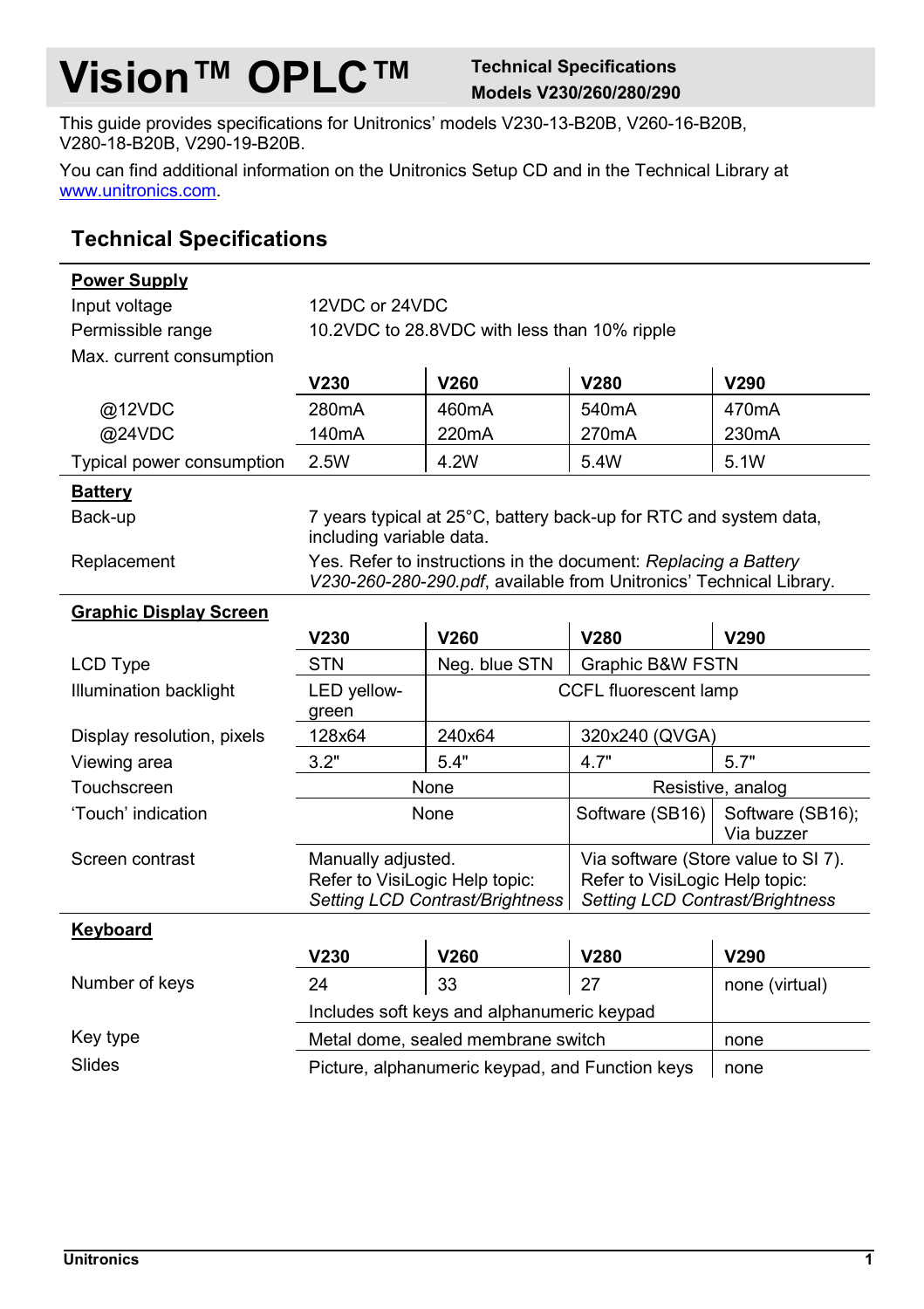| <u>r royram</u>        |                                                                   |                                 |                                                     |  |  |
|------------------------|-------------------------------------------------------------------|---------------------------------|-----------------------------------------------------|--|--|
| Application memory     | 1MB                                                               |                                 |                                                     |  |  |
| Operand type           | Quantity                                                          | Symbol                          | Value                                               |  |  |
| Memory Bits            | 4096                                                              | MВ                              | Bit (coil)                                          |  |  |
| Memory Integers        | 2048                                                              | MI                              | 16-bit signed/unsigned                              |  |  |
| Long Integers          | 256                                                               | ML                              | 32-bit signed/unsigned                              |  |  |
| Double Word            | 64                                                                | <b>DW</b>                       | 32-bit unsigned                                     |  |  |
| <b>Memory Floats</b>   | 24                                                                | MF                              | 32-bit signed/unsigned                              |  |  |
| <b>Timers</b>          | 192                                                               | T                               | 32-bit                                              |  |  |
| Counters               | 24                                                                | C                               | 16-bit                                              |  |  |
| Data Tables            | 120K (dynamic)/192K (static)                                      |                                 |                                                     |  |  |
| <b>HMI Displays</b>    | Up to 255                                                         |                                 |                                                     |  |  |
| Scan Time              | 30usec per 1K of typical application                              |                                 |                                                     |  |  |
| Communication          |                                                                   |                                 |                                                     |  |  |
| <b>Serial Ports</b>    | 2. See Note 1                                                     |                                 |                                                     |  |  |
| <b>RS232</b>           |                                                                   |                                 |                                                     |  |  |
| Galvanic isolation     | No                                                                |                                 |                                                     |  |  |
| Voltage limits         | $\pm$ 20V absolute maximum                                        |                                 |                                                     |  |  |
| Baud rate range        | COM1                                                              |                                 | COM <sub>2</sub>                                    |  |  |
|                        | 300 to 57600 bps<br>300 to 115200 bps                             |                                 |                                                     |  |  |
| Cable length           | Up to 15m (50')                                                   |                                 |                                                     |  |  |
| <b>RS485</b>           |                                                                   |                                 |                                                     |  |  |
| Galvanic isolation     | No                                                                |                                 |                                                     |  |  |
| Voltage limits         | -7 to +12V differential maximum                                   |                                 |                                                     |  |  |
| <b>Baud rates</b>      | 300 to 115200 bps                                                 |                                 |                                                     |  |  |
| <b>Nodes</b>           | Up to $32$                                                        |                                 |                                                     |  |  |
| Cable type             |                                                                   |                                 | Shielded twisted pair, in compliance with EIA RS485 |  |  |
| Cable length           | Up to 1200m (4000')                                               |                                 |                                                     |  |  |
|                        |                                                                   |                                 |                                                     |  |  |
| CANbus port            | 1                                                                 |                                 |                                                     |  |  |
| <b>Nodes</b>           | CANopen                                                           |                                 | Unitronics' CANbus protocols                        |  |  |
|                        | 127                                                               |                                 | 60                                                  |  |  |
| Power requirements     |                                                                   | 24VDC (±4%), 40mA max. per unit |                                                     |  |  |
| Galvanic isolation     | Yes, between CANbus and controller                                |                                 |                                                     |  |  |
| Cable length/baud rate | 25 m                                                              | 1 Mbit/s                        |                                                     |  |  |
|                        | 100 m<br>250 m                                                    | 500 Kbit/s<br>250 Kbit/s        |                                                     |  |  |
|                        | 500 m                                                             | 125 Kbit/s                      |                                                     |  |  |
|                        | 500 m                                                             | 100 Kbit/s                      |                                                     |  |  |
|                        | 1000 $m^*$                                                        | 50 Kbit/s                       | * If you require cable lengths over 500             |  |  |
|                        | 1000 m*                                                           | 20 Kbit/s                       | meters, contact technical support.                  |  |  |
| Optional port          | User may install an additional port, available by separate order. |                                 |                                                     |  |  |

Available port types are: RS232/RS485, and Ethernet.

## **Notes:**

1. COM1 supports RS232 only.

COM2 may be set to either RS232/RS485 according to jumper settings as shown in the product's Installation Guide. Factory setting: RS232.

**Program**